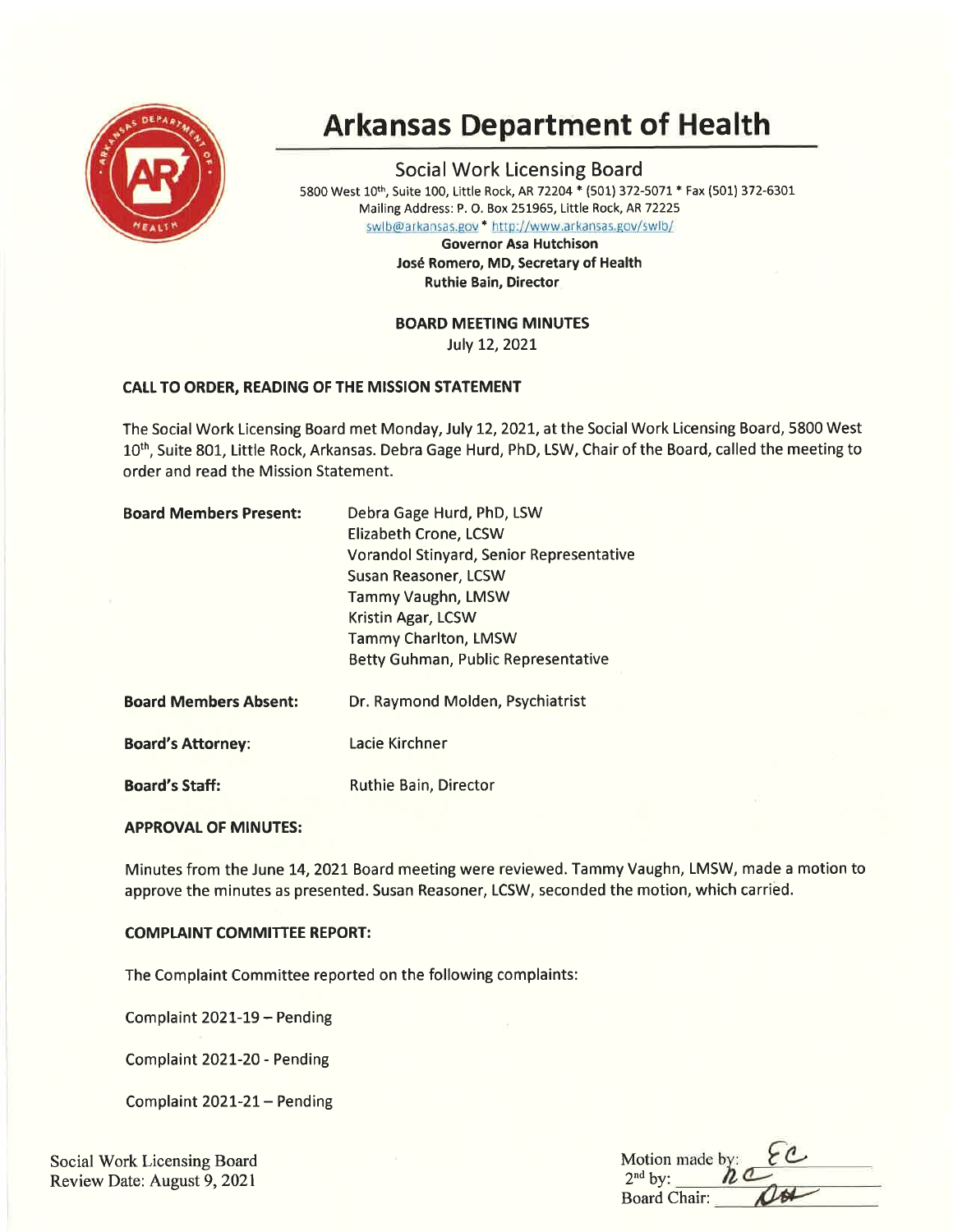Meeting Minutes July L2,2021 Page | <sup>2</sup> Complaint 2O2I-22 - Pending

Complaint 2O2t-23 - Pending

## NEW BUSINESS:

## Review Waiver Requests:

The Board had no requests for a waiver

## Review ASWB Request for Nonstandard Testing Arrangements:

The Board received three requests from ASWB for special arrangements. All three requests were approved,

## Review Request from Janette Williams-Smith, LCSW

Janet Williams-Smith, LCSW, had written the Board requesting the Board consider a Lifetime Social Work License. Support letters were attached to Ms. Williams-Smith request. The Board reviewed and decided to take no action at this time.

## Review of Standing Financial Reports:

Elizabeth Crone, LCSW, reviewed and approved the Warrant Detail Report, ASWB Exam Candidate Log, Leave Report, Refund Report and Trial Balance Reports. These reports were from June 2021. Debra Gage Hurd, PhD, LSW made a motion to accept the reports as presented. Kristin Agar, LCSW, seconded the motion, which carried.

#### Action Taken on Applications:

Tammy Vaughn, LMSW, made a motion to approve the action taken on the applications for licensure

#### LSW Applications:

#### Provisionally Licensed and Approved to Take the Exam:

Tavante L Calhoun Sr Elizabeth Garriss Kimberly Johnston Smith Shana Danielle Collins Cynthia Ann Givens

Keshala Fluker lxtlali Janette Romo-Gonzalez

#### Approved to take the Exam:

Ny'Esha O Gross Laluana K Guy

Approved for Licensure through Reciprocity:

None

Denied or Withdrawn Applications:

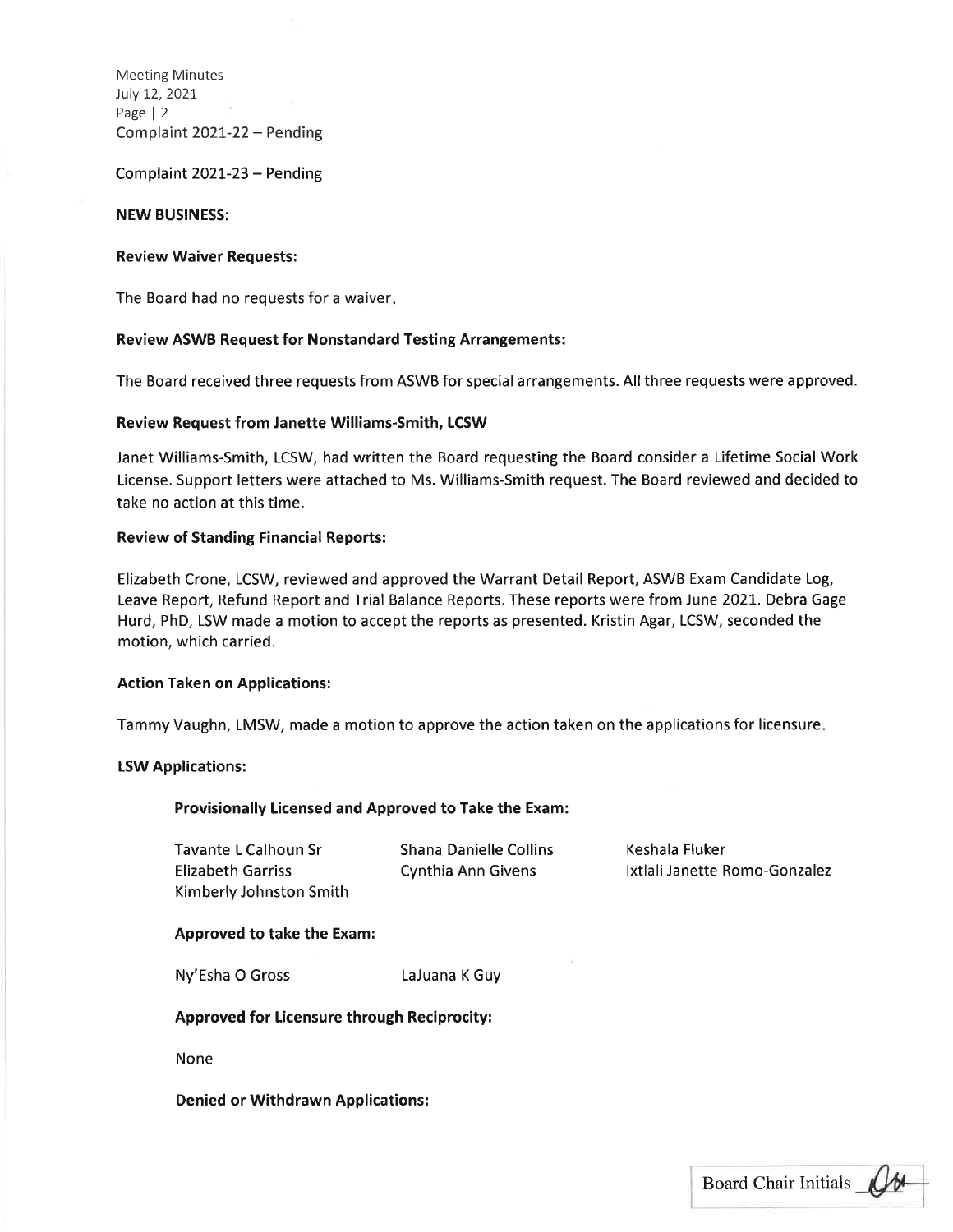Meeting Minutes July 12,2021, Page | <sup>3</sup>

## None

#### LMSW Applications:

## Provisionally Licensed and Approved to take Examination:

| Haley Morgan Black            | Anna Bock                    | Iyanna Denise Brown          |
|-------------------------------|------------------------------|------------------------------|
| Corinna F Campbell-Green      | Thalia Cendoya               | Sheila Machella Clay         |
| <b>Taylor Simone Coulter</b>  | Tameka Nicole Dollison       | Ana Karen Figueroa           |
| Brenda Fischer                | <b>Bianca Latrice Harris</b> | Leslie Haynes                |
| Danielle Alexandria Hicks     | Tammie Renee Jones           | Christal Ann Kennedy         |
| Danielle Lawrence             | Jerrod Odell Lockhart        | <b>Rubie Shanell McBride</b> |
| <b>Megan Taylor McCrary</b>   | Tamara Dawn Newman           | Janice Newton                |
| <b>Chaunta Patrice Parker</b> | Darci Kate Patterson         | Latelyn Grace Ratley         |
| <b>Kizzy Mishee' Rogers</b>   | Shemika Lashelle Rose        | <b>Mallory Scherrey</b>      |
| Kristi Yvonne Smallwood       | Julie Ann Stalbaum           | Savannah Paige Zumbo         |
|                               |                              |                              |

## Approved to take the Exam:

| Joel Blake Butler                | Kristi Oshun Hall | Antania Lavette McAllister |
|----------------------------------|-------------------|----------------------------|
| Constance Denise Mickens         | Tobi Diane Nipp   | <b>Brandi Waits</b>        |
| <b>Shelby Elizabeth Weathers</b> |                   |                            |

## Approved for Licensure through Reciprocity:

| <b>Tracy Lynn Cornett</b> | Donald David Curry | Makayla Breonne Marshall |
|---------------------------|--------------------|--------------------------|
| Jayma Sue Potter          | Lauren E Robinson  |                          |

## Denied or Withdrawn Applications:

None

## **LCSW Applications:**

## Approved to take Examination:

Allison Elizabeth Bean Ruth L Eudy Marvin L Jackson Trenna Watson

Tracy Donielle Conway Kristy Groves LaSandra Nicole McCullough Rosemary White

Ken Jarvis Allen Cross Briana Harrison Maci Scudder

# Approved for Licensure through Reciprocity:

| Carol DeNomme         | <b>Sylina Strickland Freeman</b> | Michelle Leigh Fuller Harris |
|-----------------------|----------------------------------|------------------------------|
| Mia Kacmarcik-Sanders | Nancy Debra Lazar                | <b>Rechele Annette Mays</b>  |
| Yolanda Lashun Owens  | <b>Blake William Spiegelberg</b> | Laura Katherine Tarvin       |